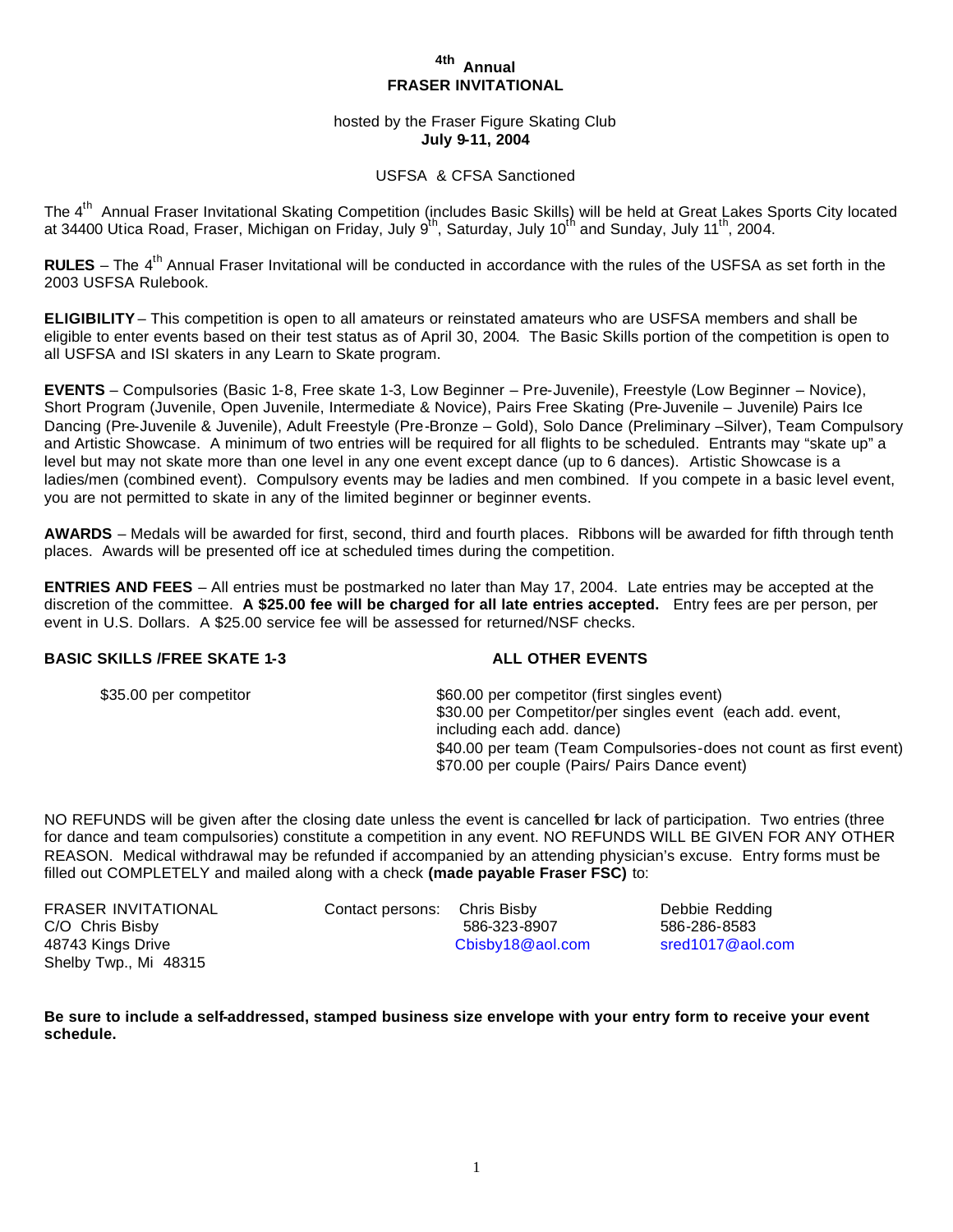PRACTICE ICE – Practice ice will be available on Friday, July 9<sup>th,</sup> Saturday, July 10<sup>th</sup> and on Sunday, July 11<sup>th.</sup> All practice ice sessions will run a half hour at a charge of \$8.00 per session/per person. Practice ice will be sold on a first come, first serve basis. A complete practice ice schedule will accompany each competitor's confirmation and reservations can be mailed in, with appropriate fees, at that time. **PRACTICE ICE WILL NOT BE SOLD OVER THE PHONE OR BY FAX. No music will be played on practice ice.**

**EVENTS AND PRACTICE ICE SCHEDULE** – A tentative schedule of competition events will be posted on FFSC's web page (Fraserfsc.com) and mailed to each competitor as soon as it is provided by the referee. All times are approximate. Please check with the Registration desk for changes and exact times. A practice ice schedule will also be posted on FFSC's web page (Fraserfsc.com). Please check for changes and exact times when you register.

**REGISTRATION** – The official registration desk will be located in the main lobby of Great Lakes Sport City and will be open one hour before the first practice ice session until the close of competition each day. COMPETITORS MUST CHECK IN AT THE REGISTRATION DESK AT LEAST ONE HOUR PRIOR TO THEIR FIRST EVENT. Please check the official bulletin board immediately upon arrival for any changes in event times.

**OFFICIAL NOTICES** – An official bulletin board will be maintained in the lobby of the arena. Posting of schedules and announcements thereon shall constitute sufficient official notice to competitors, coaches, and officials.

**OFFICIAL ARENAS** – All practice ice and competition events will take place at Great Lakes Sport City, 34400 Utica Road, Fraser, Michigan. All ice surfaces measure 85' X 200'. The facility has locker rooms, ample parking and a concession area.

**MUSIC** – Music must be turned in at the registration desk at the time of registration. Music will be reproduced through the arena sound systems on cassettes/CDS furnished by the competitor. MUSIC IS PLAYED FROM CASSETTES/CDS AND CASSETTES MUST BE REWOUND. CASSETTES/CDS MUST BE MARKED CLEARLY WITH THE COMPETITOR'S NAME AND PLAY TIME ON THE SIDE TO BE PLAYED. All competitors must have additional cassettes/CDS available as back up during their event.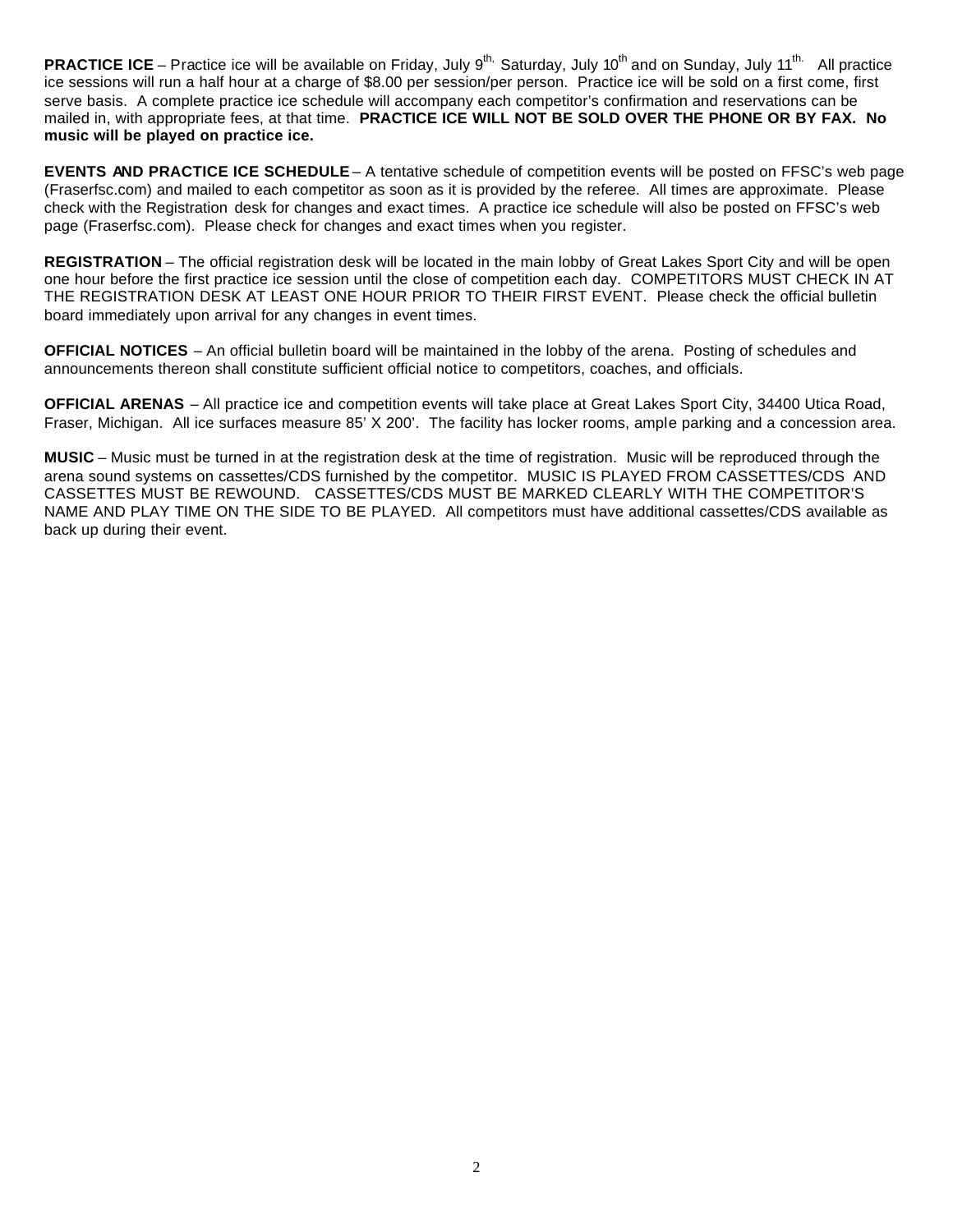#### **COMPETITION EVENTS & ELIGIBILITY**

#### **FREESTYLE – Skaters may compete one level higher than their current test level.**

LOW BEGINNER - 1 1/<sub>2</sub> minutes – Must not have passed the Pre-Preliminary F/S Test or its equivalent. May include any half revolution jumps plus salchow, toe loops and half-loops. MAY NOT INCLUDE FLYING SPINS, COMBINATION SPINS OR BACKSPINS.

**HIGH BEGINNER** – 1 ½ minutes – Must not have passed the Pre-Preliminary F/S Test or its equivalent. May include any half revolution jumps plus salchow, toe loops, half-loops and loops. MAY NOT INCLUDE FLYING SPINS.

**PRE-PRELIMINARY** – 1 ½ minutes – Must have passed the Pre-Preliminary F/S Test and no higher. MAY NOT INCLUDE AXELS, DOUBLE JUMPS, OR FLYING SPINS.

**PRELIMINARY LIMITED –** 1 ½ minutes – Must have passed the Preliminary F/S Test and no higher. MAY INCLUDE AXELS. MAY NOT INCLUDE DOUBLE JUMPS OR FLYING SPINS.

**PRELIMINARY** – 1 ½ minutes – Must have passed the Preliminary F/S Test and no higher. May include axels, and up to (2) two different double jumps (maximum) which can be repeated in combinations, and any spins.

**PRE-JUVENILE** – 2 minutes – Must have passed the Pre-Juvenile F/S Test and no higher.

**OPEN JUVENILE** – 2 minutes – Must be 13 years of age or older and passed the Juvenile F/S Test and no higher.

**JUVENILE** – 2 minutes – Must be 12 years of age or younger and passed the Juvenile F/S Test and no higher.

**INTERMEDIATE** – 2 ½ minutes – Must have passed the Intermediate F/S Test and no higher.

**NOVICE -** 3 minutes **–** Must have passed the Novice F/S Test and no higher

Note: Skaters will not be able to enter both the Restricted Free Style and Free Style events. Skaters must choose one or the other event.

# **RESTRICTED FREE STYLE EVENTS:**

**Restricted Pre-Juvenile**: This event will be restricted to the jumps, spins and connecting steps from the Pre-Juvenile Freestyle test, TR42.03. The highest jump permitted is a Lutz – No Axel.

**Restricted Juvenile**: This event will be restricted to the jumps, spins and connecting steps from the Juvenile Freestyle test, TR42.04. The highest jump permitted is an Axel.

**Restricted Intermediate**: This event will be restricted to the jumps, spins, and connecting steps from the Intermediate Freestyle test, TR42.05. The highest jump permitted is a double Salchow and/or a double toe loop.

**Restricted Novice**: This event will be restricted to the jumps, spins and connecting steps from the Novice Freestyle test, TR42.06. The highest jump permitted is a double loop.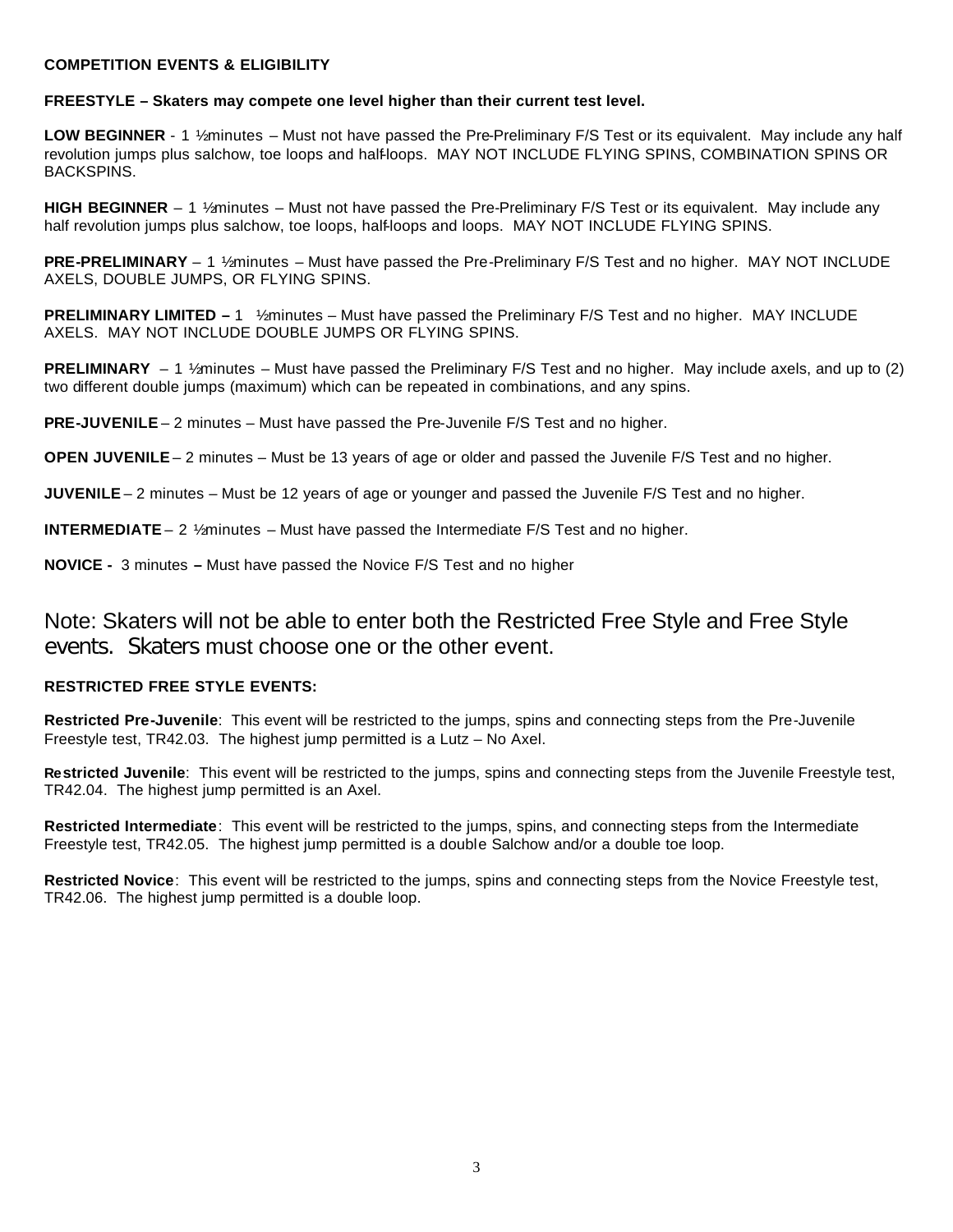# **COMPULSORY EVENTS**

Skaters may skate up one level. Field moves and connecting steps will be allowed between the required elements. All events will be held on half ice. No music. AXELS ARE CONSIDERED A SINGLE JUMP, UNLESS OTHERWISE NOTED. All times are maximum

| <b>LOW BEGINNER</b> - 1 minute or less - NO TEST REQUIREMENT<br><b>Required elements:</b>                 | Waltz jump<br>1/2Flip jump<br>Two foot spin<br>Lunge                                                   |
|-----------------------------------------------------------------------------------------------------------|--------------------------------------------------------------------------------------------------------|
| <b>HIGH BEGINNER</b> - 1 minute or less - NO TEST REQUIREMENT                                             |                                                                                                        |
| <b>Required elements:</b>                                                                                 | Waltz jump/toe loop combination                                                                        |
|                                                                                                           | Loop jump or Salchow jump                                                                              |
|                                                                                                           | One foot forward upright scratch spin<br><b>Forward Spiral</b>                                         |
| <b>PRE-PRELIMINARY</b> – 1 $\frac{1}{4}$ minutes or less – Must have passed the Pre-Preliminary F/S test. |                                                                                                        |
| <b>Required elements:</b>                                                                                 | Flip Jump                                                                                              |
|                                                                                                           | Loop Jump<br>Single/single jump combination (no axels)                                                 |
|                                                                                                           | Forward sit spin (min. 4 revolutions)                                                                  |
|                                                                                                           | Forward spiral                                                                                         |
| PRELIMINARY - 1 1/2minutes or less - Must have passed the Preliminary F/S test.                           |                                                                                                        |
| <b>Required elements:</b>                                                                                 | Single Jump                                                                                            |
|                                                                                                           | Single Jump-Single Jump combination<br>May do an axel as a single jump or in combination, but not both |
|                                                                                                           | Step Sequence (spiral, spread eagle or bauer)                                                          |
|                                                                                                           | Upright back spin (min. 4 revolutions)                                                                 |
| PRE-JUVENILE - 1 1/2minutes or less - Must have passed the Pre-Juvenile F/S test.                         |                                                                                                        |
| <b>Required elements:</b>                                                                                 | Double Jump                                                                                            |
|                                                                                                           | Single/single jump combination (must include a loop jump-axels are<br>permitted)                       |
|                                                                                                           | Combination spin with one change of foot and one change of position<br>Solo spin                       |
|                                                                                                           | Step Sequence (spiral, spread eagle or bauer)                                                          |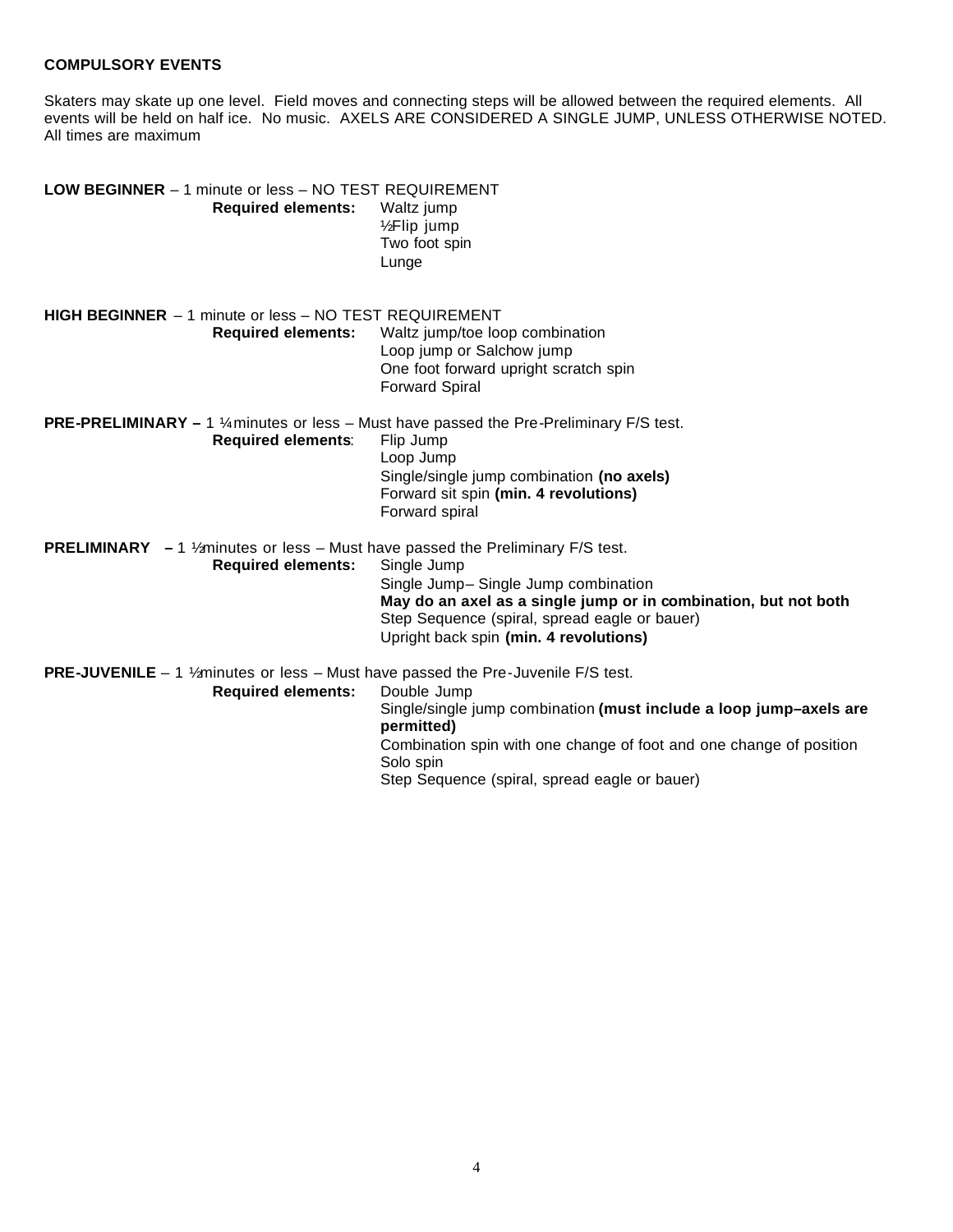# **SHORT PROGRAMS**

**OPEN JUVENILE –** 1 minute/40 seconds or less with music Must have passed the Juvenile F/S Test and no higher. Skaters must be 13 years of age or older.

**JUVENILE** – 1 minute/40 seconds or less with music Must have passed the Juvenile F/S Test and no higher. Skaters must be 12 years of age or younger.

| <b>Required Elements:</b> | 1. Axel Jump                                                                                                        |
|---------------------------|---------------------------------------------------------------------------------------------------------------------|
|                           | 2. Lutz Jump                                                                                                        |
|                           | 3. Jump combination consisting of one double and one single jump.                                                   |
|                           | 4. Solo spin – no flying spins or change of foot or position. Minimum 4<br>revolutions.                             |
|                           | 5. Combination spin with only one change of foot and one change of position.<br>Minimum 4 revolutions on each foot. |
|                           | 6. Step sequence (straight line, circular, or serpentine) utilizing the full ice<br>surface.                        |

**INTERMEDIATE –** 2 minutes or less with music Must have passed the Intermediate F/S Test and no higher.

**Required Elements:** As stated in SSR 3.08 and SSR 3.09 of the USFSA 2002-2003 Rulebook

**NOVICE -** 2 minutes/15 seconds or less with music Must have passed the Novice F/S Test and no higher.

**Required Elements:** As stated in SSR 3.06 and SSR 3.07 of the USFSA 2002-2003 Rulebook

# **SPINS EVENTS**

Skaters may compete one level higher than their test level. Skaters will create a compulsory spin program according to the requirements for their level. All levels will be skated on ¼ce surface with no music. Spins must be skated exactly as stated, but may be skated in any order. All skaters must include in their program one field element such as a spread eagle, bauer or spiral and one footwork sequence.

| <b>PRE-PRELIMINARY - 1 1/2 minutes or less</b> | 1. One foot forward scratch spin (min. 4 revolutions)<br>2. Sit spin (min. 4 revolutions)<br>3. Back spin (min. 4 revolutions)<br>4. Footwork sequence of any pattern<br>5. Spiral, spread eagle, or bauer                                              |
|------------------------------------------------|---------------------------------------------------------------------------------------------------------------------------------------------------------------------------------------------------------------------------------------------------------|
| <b>PRELIMINARY</b> $-2$ minutes or less        | 1. Sit spin (min. 4 revolutions)<br>2. Camel spin (min. 4 revolutions)<br>3. Back spin (min. 4 revolutions)<br>4. Footwork sequence of any pattern<br>5. Spiral, spread eagle, or bauer                                                                 |
| <b>PRE-JUVENILE</b> $-2$ minutes or less       | 1. Camel spin (min. 4 revolutions)<br>2. Spin with only one change of foot -no change of position<br>(min. 4 revolutions each foot)<br>3. Layback spin (min. 4 revolutions)<br>4. Footwork sequence of any pattern<br>5. Spiral, spread eagle, or bauer |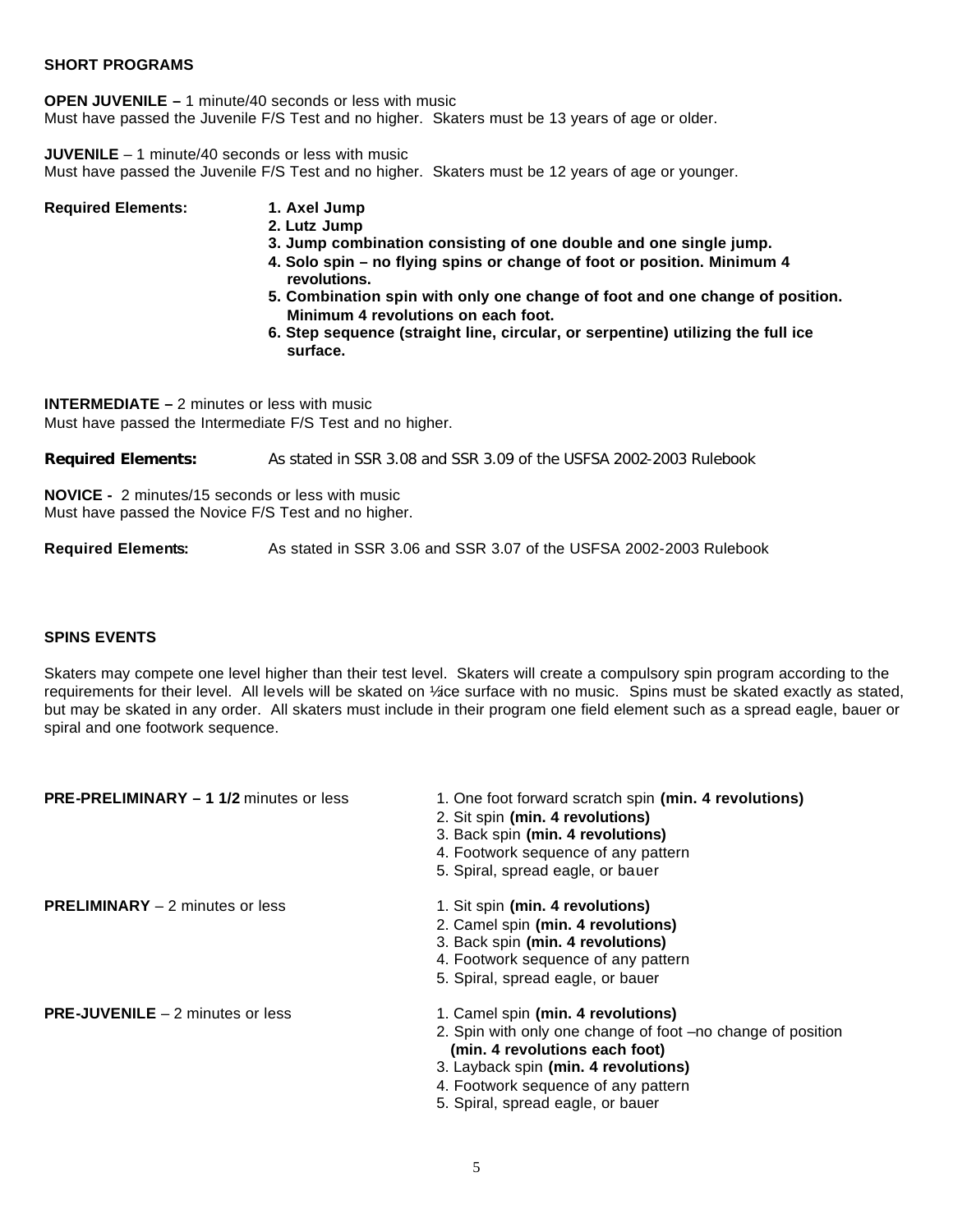**JUVENILE** – 2 minutes or less 1. Flying camel **(min. 4 revolutions)** 

- 2. Combination spin with only one change of foot**(min. 4 rev.)**
- 3. Layback **(min. 4 revolutions)**
- 4. Footwork sequence of any pattern
- 5. Spiral, spread eagle, or bauer

**INTERMEDIATE** – 2 minutes or less 1. Sit spin to change foot sit-spin

- 
- 2. Layback
- 3. Flying camel
- 4. Footwork sequence of any pattern
- 5. Spiral, spread eagle or bauer

### **SOLO DANCE EVENTS**

Each dance is a separate event. Solo dance will be two patterns only and is open to men and ladies. The dance you wish to enter may be selected from those listed, in your present level and/or from one level higher. Awards will be presented for each individual dance event.

**PRELIMINARY:** Skater may have passed all Preliminary Dances but not all Pre-Bronze Dances. **Dance Events: Dutch Waltz, Rhythm Blues, Canasta Tango.**

**PRE-BRONZE:** Skater may have passed all Pre-Bronzes but not all Bronze Dances. **Dance Events: Cha-Cha, Fiesta Tango, Swing Dance.**

**BRONZE:** Skater may have passed all Bronze Dances but not all Pre-Silver Dances. **Dance Events: Willow Waltz, Ten Fox, Hickory Hoedown.**

**PRE-SILVER:** Skater may have passed all Pre-Silver Dances but not all Silver Dances. **Dance Events:** Fourteen-Step, European Waltz, Foxtrot.

**SILVER:** Skater may have passed all Silver Dances but not all Pre-Gold Dances. **Dance Events:** American Waltz, Rocker Foxtrot, Harris Tango.

# **PAIRS ICE DANCING**

- **PRE-JUVENILE** Both partners must HAVE NOT passed the Pre-Bronze Test Canasta Tango and Rhythm Blues
- **JUVENILE** Both partners HAVE completed the Preliminary Dance Test, but HAVE NOT completed the Pre-Silver Dance Test. Cha-Cha and Ten-Fox

# **PAIRS FREE SKATE EVENTS**

- PRE-JUVENILE 1 1/<sub>2</sub> minutes. Pair MUST HAVE passed the Preliminary Pair Test and no higher.
- **JUVENILE** 2 minutes. Pair MUST HAVE passed the Juvenile Pair Test and no higher.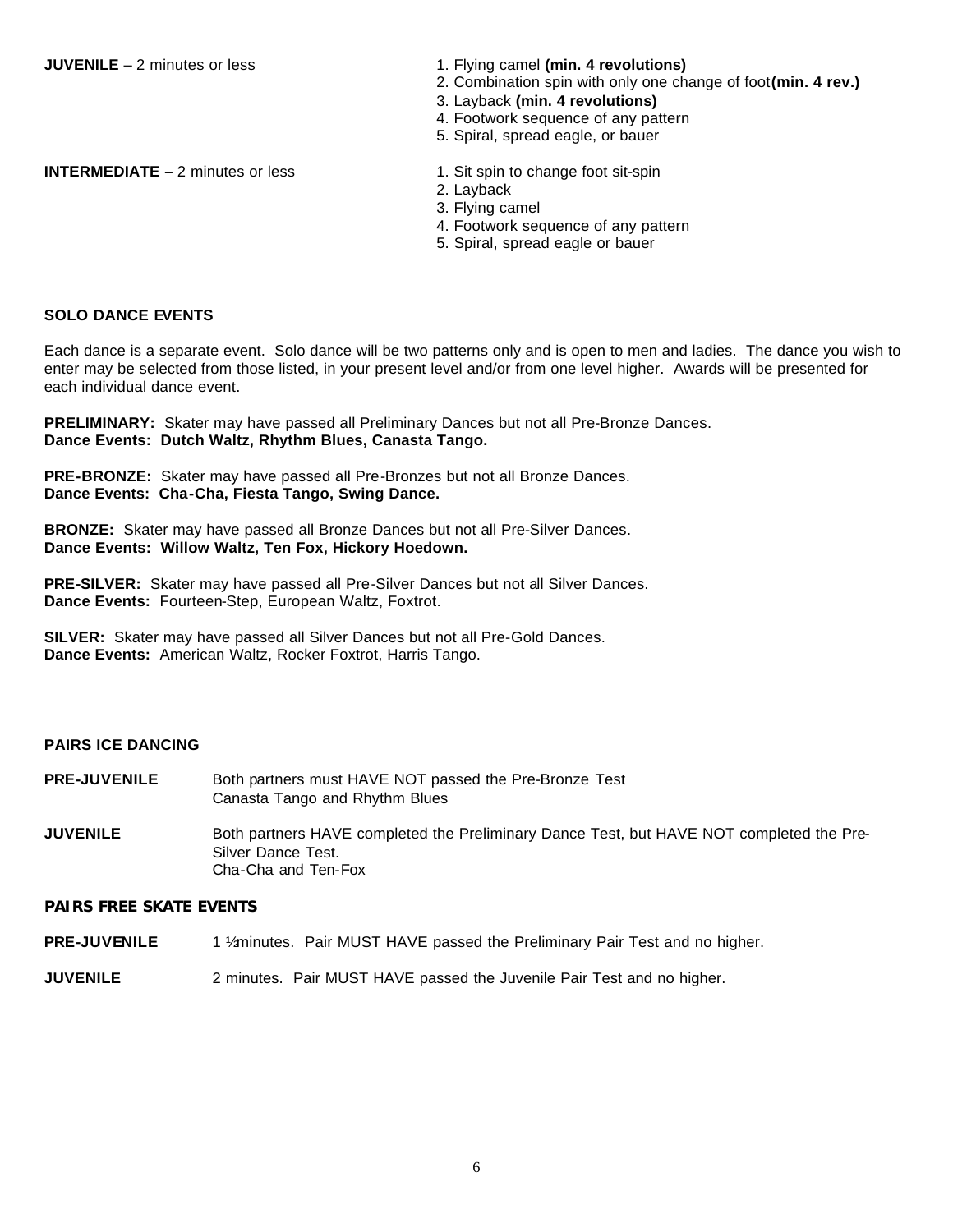# **ARTISTIC SHOWCASE**

Open themes for each level. Skaters will provide their own music. Vocal music is allowed. A certain amount of jumping is permitted, but no credit is given unless the jumps contribute to the overall aesthetic value of the program. Skaters will be judged according to how well they interpret their theme. Artistry, originality, and creativity are emphasized. Props may be used to accentuate the performance. The skater is responsible for transporting the props on and off the ice. Thirty seconds will be allowed for this. Costumes are encouraged!

**NOTE: Props will not be allowed on the warm-up.**

| <b>GROUP 1:</b> | <b>Beginner</b>                                                 | 1 $\frac{1}{2}$ minutes |
|-----------------|-----------------------------------------------------------------|-------------------------|
| <b>GROUP 2:</b> | Pre-Preliminary/Preliminary (no axels or double jumps)          | 1 $\frac{1}{2}$ minutes |
| <b>GROUP 3:</b> | Pre-Juvenile/Juvenile (max 4 single jumps – one may be an axel) | 1 $\frac{1}{2}$ minutes |
| <b>GROUP 4:</b> | Intermediate<br>(max 4 jumps – one may be a double)             | 1 $\frac{1}{2}$ minutes |

**FINAL NOTE: The application and certification form are attached. Read them carefully and include all necessary information. Type or print plainly in black ink. If there are any questions call:**

| <b>CoChairpersons:</b> | <b>Chris Bisby</b>    | 586-323-8907<br>Cbisby18@aol.com |
|------------------------|-----------------------|----------------------------------|
|                        | <b>Debbie Redding</b> | 586-286-8583<br>Sred1017@aol.com |

Parent's/Guardian's Notes: Just a few helpful hints to make the application process a little easier.

- Please print plainly and fill out the entire application in black ink.
- You must include test level and USFSA number.
- If you are not certain of test level and events to be entered, check with your Pro.
- Certification must be signed by parent/guardian and Club Officer.
- Please include a stamped business sized envelope for each application.
- Remember there are **ABSOLUTELY NO REFUNDS** unless the event is cancelled.

# **CLOSING DATE: MAY 17, 2004**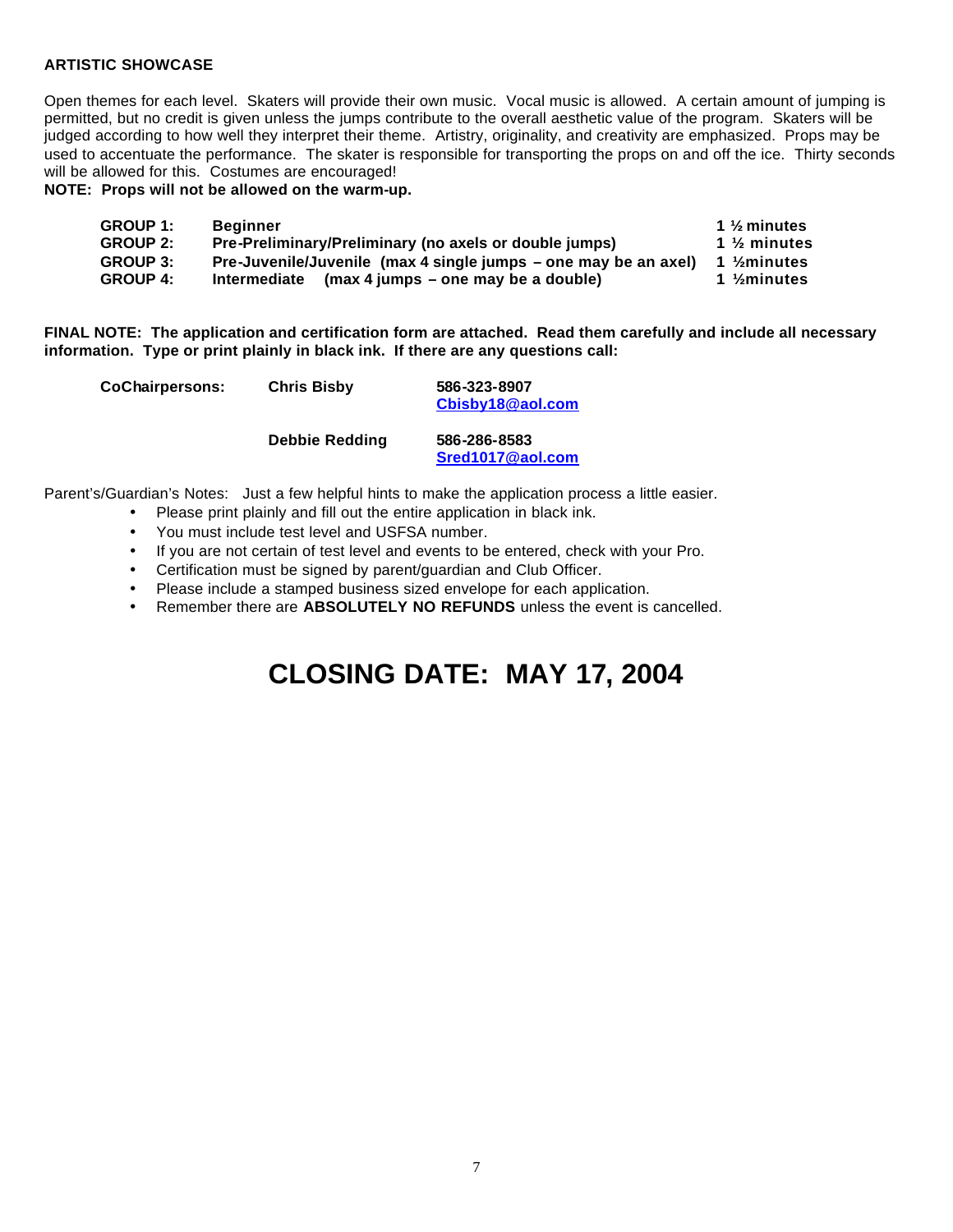# **2004 FRASER INVITATIONAL (July 9-11, 2004) ENTRY FORM**

|                                                                                                                                                                                               |    | Male_____ Female_____ USFSA#_________________Basic Badge Level__________Home Club___________________                                                                                            |                      |                                                                                                                                                                                                        |                                                                                                                           |  |
|-----------------------------------------------------------------------------------------------------------------------------------------------------------------------------------------------|----|-------------------------------------------------------------------------------------------------------------------------------------------------------------------------------------------------|----------------------|--------------------------------------------------------------------------------------------------------------------------------------------------------------------------------------------------------|---------------------------------------------------------------------------------------------------------------------------|--|
|                                                                                                                                                                                               |    |                                                                                                                                                                                                 |                      |                                                                                                                                                                                                        |                                                                                                                           |  |
|                                                                                                                                                                                               |    |                                                                                                                                                                                                 |                      |                                                                                                                                                                                                        |                                                                                                                           |  |
|                                                                                                                                                                                               |    | Name of Parent/Guardian___________________________Phone__________________________ Email ______________________                                                                                  |                      |                                                                                                                                                                                                        |                                                                                                                           |  |
| <b>Highest Test Passed:</b>                                                                                                                                                                   |    |                                                                                                                                                                                                 |                      |                                                                                                                                                                                                        |                                                                                                                           |  |
| <b>Basic with Music</b>                                                                                                                                                                       |    | <b>Individual Freestyle</b>                                                                                                                                                                     |                      | <b>Individual Short Program</b>                                                                                                                                                                        |                                                                                                                           |  |
| Basic 1&2<br><b>Example 3 &amp; 4</b><br><b>Example 3</b> Basic 5 & 6<br><b>Example 3</b> Basic 7 & 8<br>______ Freestyle 1<br>______ Freestyle 2<br>______ Freestyle 3<br>______ Freestyle 4 |    | ______ Low Beginner<br>______ High Beginner<br>_____ Pre-Preliminary<br>Preliminary Limited<br>Preliminary<br>Pre-Juvenile<br>Open Juvenile<br><b>Juvenile</b><br>Intermediate<br><b>Novice</b> |                      | ______ Open Juvenile<br>______ Juvenile<br>____ Intermediate<br>Novice<br><b>Spins Event</b><br>______ Pre-Preliminary<br>______ Preliminary<br>______ Pre-Juvenile<br>______ Juvenile<br>Intermediate |                                                                                                                           |  |
| <b>Compulsory Moves</b>                                                                                                                                                                       |    | <b>Restricted Freestyle</b>                                                                                                                                                                     |                      |                                                                                                                                                                                                        |                                                                                                                           |  |
| Low Beginner<br>______ High Beginner<br>_____ Pre-Preliminary<br>Preliminary<br><b>Pre-Juvenile</b>                                                                                           |    | <b>Restricted Pre-Juvenile</b><br><b>Restricted Juvenile</b><br>Restricted Intermediate<br><b>Restricted Novice</b>                                                                             |                      |                                                                                                                                                                                                        |                                                                                                                           |  |
| <b>Pairs Dance</b>                                                                                                                                                                            |    | <b>Pairs Freeskate</b>                                                                                                                                                                          |                      | <b>Artistic Showcase</b>                                                                                                                                                                               |                                                                                                                           |  |
| Pre-Juvenile<br>Juvenile                                                                                                                                                                      |    | Pre-Juvenile<br>Juvenile                                                                                                                                                                        |                      |                                                                                                                                                                                                        | Group 1 Beginner<br>__ Group 2 Pre-Preliminary/Preliminary<br>__ Group 3 Pre-Juvenile/Juvenile<br>__ Group 4 Intermediate |  |
|                                                                                                                                                                                               |    | Solo Dance (write in dances to be skated (maximum of 6)                                                                                                                                         |                      |                                                                                                                                                                                                        |                                                                                                                           |  |
|                                                                                                                                                                                               | 5. | 6.                                                                                                                                                                                              |                      |                                                                                                                                                                                                        |                                                                                                                           |  |
| <b>ENTRY FEES</b>                                                                                                                                                                             |    | \$60.00 First Event<br>\$30.00 each additional event, including each add. dance)<br>\$70.00 per couple (First Pairs F/S/Pairs Dance event)                                                      |                      | \$35.00 Per event (Basic Skills only)                                                                                                                                                                  |                                                                                                                           |  |
|                                                                                                                                                                                               |    | <b>MAKE CHECKS PAYABLE TO THE FRASER FSC.</b><br>Entries must be postmarked by May 17, 2004                                                                                                     | Mail form & fees to: |                                                                                                                                                                                                        | <b>Fraser Invitational</b>                                                                                                |  |
| Date received ___________<br>Check # _______________________<br>Amount ___________________                                                                                                    |    |                                                                                                                                                                                                 |                      |                                                                                                                                                                                                        | C/o Chris Bisby<br>48743 Kings Drive<br>Shelby Twp., MI 48315                                                             |  |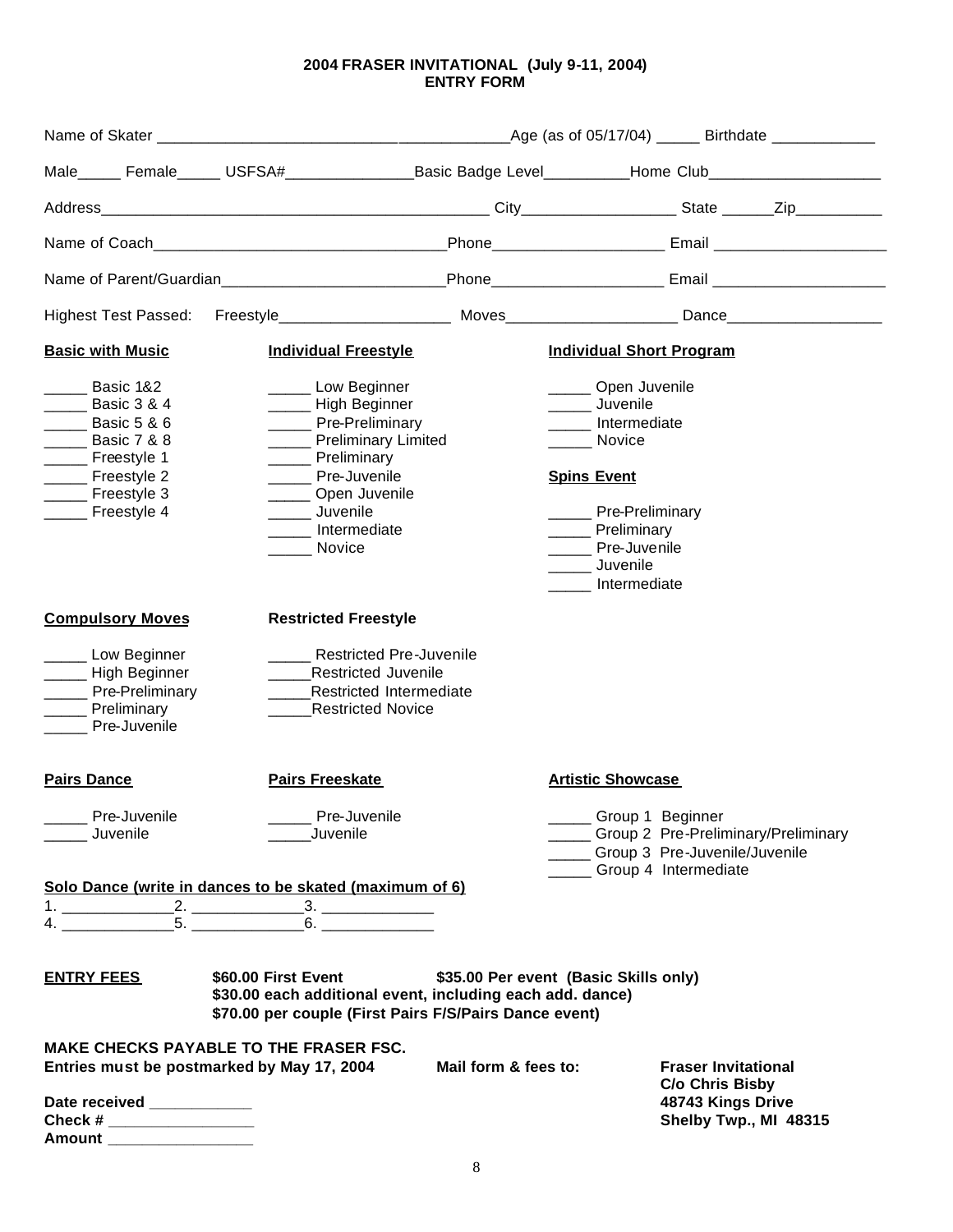#### **CERTIFICATION OF CLUB OFFICER**

I certify that the above named skater is a member in good standing of the USFSA Club indicated and that the test level indicated is true and correct.

SIGNATURE OF CLUB OFFICER\_\_\_\_\_\_\_\_\_\_\_\_\_\_\_\_\_\_\_\_\_\_\_\_\_\_\_\_\_\_\_\_\_\_\_\_\_\_\_\_\_\_\_\_\_\_\_\_\_\_\_\_\_\_\_\_\_\_\_\_\_\_\_\_\_

TITLE \_\_\_\_\_\_\_\_\_\_\_\_\_\_\_\_\_\_\_\_\_\_\_\_\_\_\_\_\_\_\_\_\_\_\_\_\_\_\_\_\_\_\_\_\_\_\_\_\_\_\_\_\_ DATE \_\_\_\_\_\_\_\_\_\_\_\_\_\_\_\_\_\_\_\_\_\_\_\_\_\_

# **WAIVER OF CLAIMS FOR INJURY**

I fully release, discharge, and covenant not to sue the U.S. Figure Skating Association, its Member Clubs, their respective administrators, directors, agents, officers, volunteers, and employees, and any sponsors and advertisers of any USFSAsanctioned event in which I participate (each considered one of the Releasees herein) from all liability, claims, demands, losses, or damages on my account caused or alleged to be caused in whole or in part by the negligence of the Releasees. This release waiver of liability and express assumption of risk agreement does not apply to any liability, claims, demands, losses, or damages, losses, or damages arising out of the gross negligence of, or intentional, willful or wanton misconduct of Releasees. If I, or anyone on my and/or my minor child's behalf, makes a claim which does not arise from the gross negligence of, or intentional, willful or wanton misconduct of Releasees against any of the Releasees, I will indemnify, defend, save, and hold harmless each of the Releasees from any loss, liability, damage, or cost which any may incur as the result of such claim.

I acknowledge that I have read this release, waiver of liability and express assumption of risk agreement and fully understand it.

Signature of Parent/Guardian or competitor if over age 18 \_\_\_\_\_\_\_\_\_\_\_\_\_\_\_\_\_\_\_\_\_\_\_\_\_\_\_\_\_\_\_\_\_\_\_\_\_\_\_\_\_\_\_\_\_\_\_\_\_\_\_ Date **Date** 

**Entries must be postmarked by May 17, 2004 Mail form & fees to: Fraser Invitational**

**C/O Chris Bisby 48743 Kings Drive Shelby Twp., MI 48315**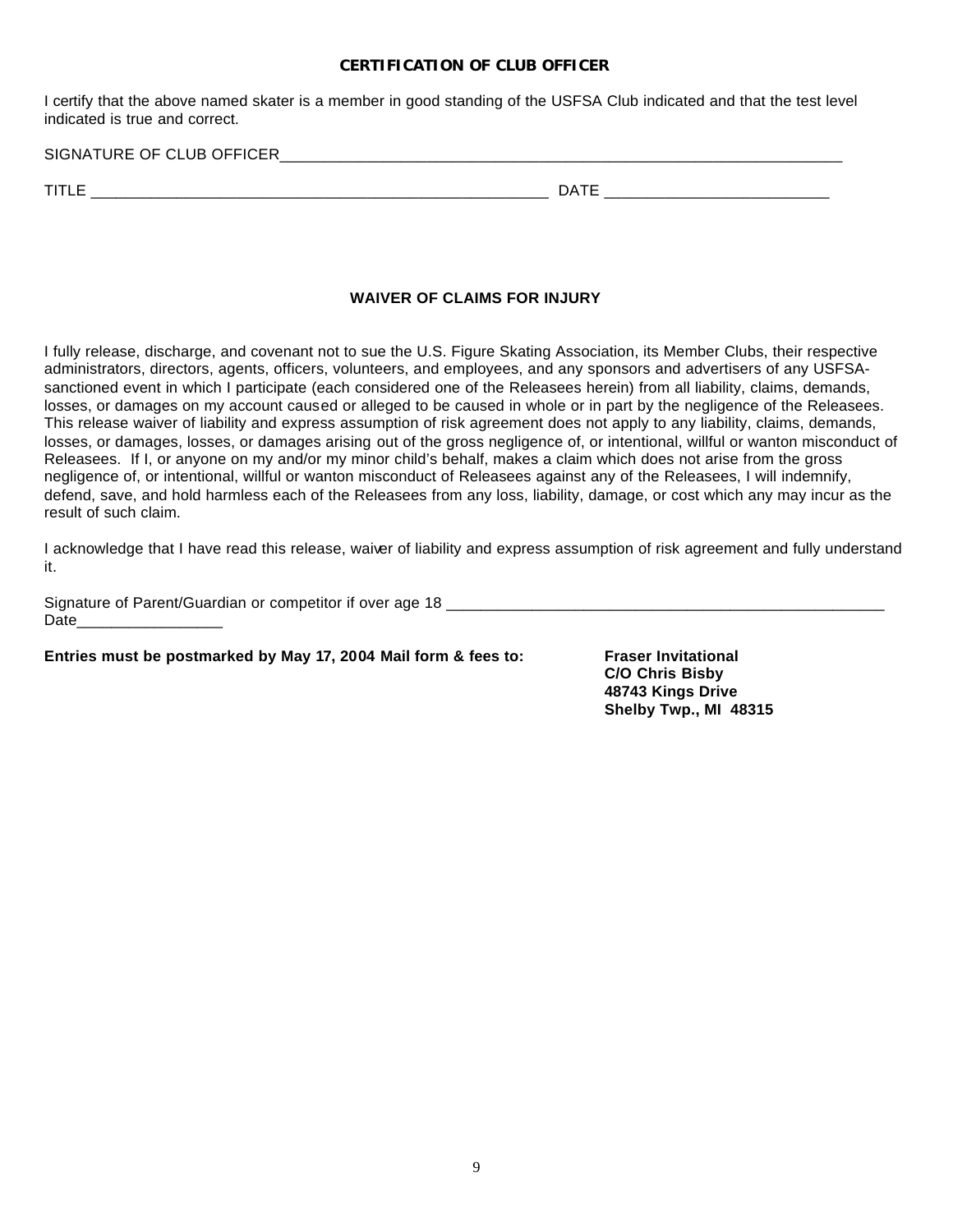# **HOTEL ACCOMODATIONS**

# **FRASER INVITATIONAL**

St. Hgts., MI 48312 Utica, Mi 48315 586-979-1400 586-997-6100

Baymont Inn & Suites **Amerisuites** Amerisuites 45311 Utica Park Blvd. 45400 Utica Park Blvd. Utica, MI 483150 Utica, MI 48315 586-731-4700 586-803-0100

Sterling Inn<br>
34911 Van Dyke<br>
34911 Van Dyke<br>
26000 Utica Park Blvd 46000 Utica Park Blvd.

# **PLEASE TURN THIS PAGE OVER FOR MAP TO ARENA**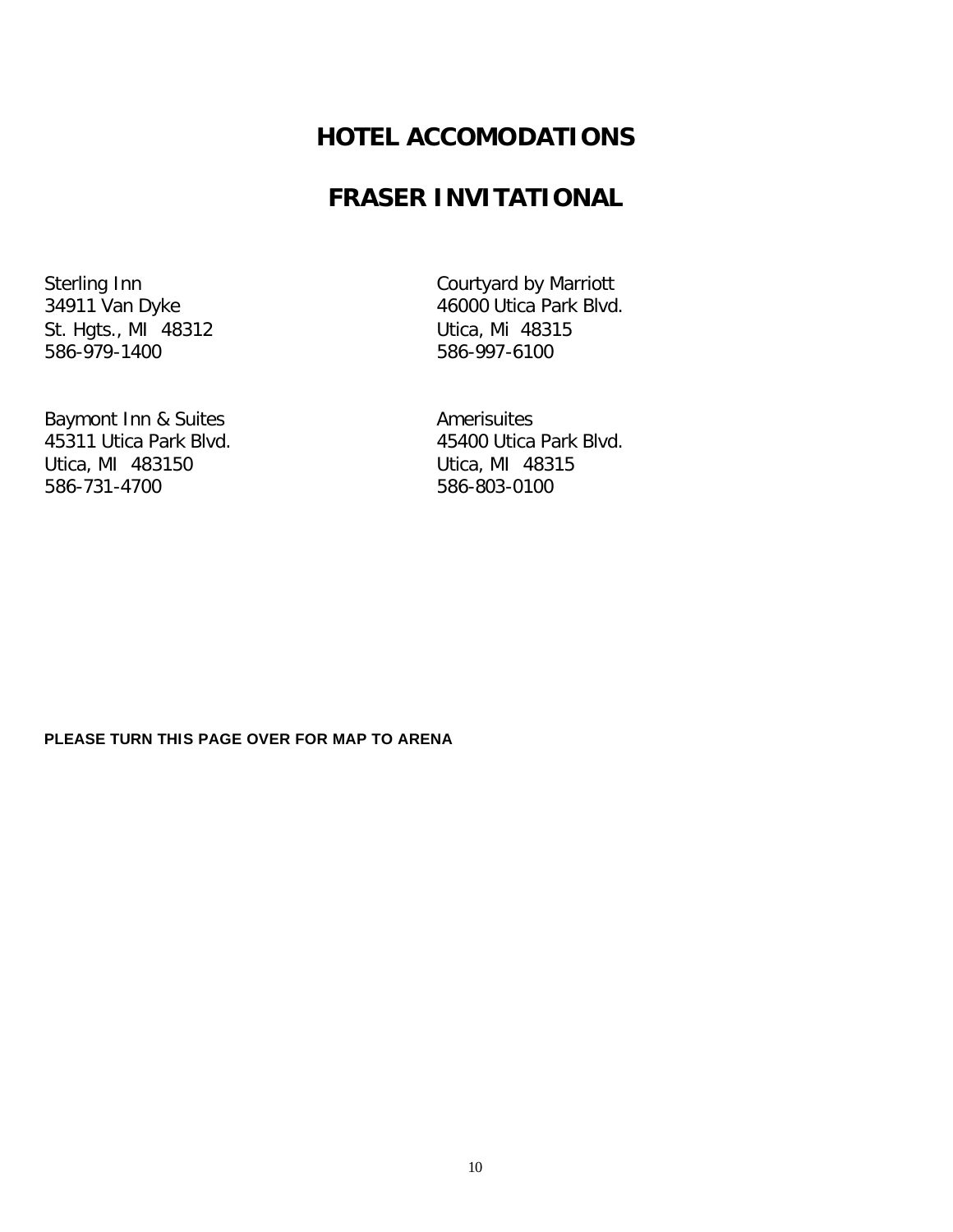#### **2004 FRASER INVITATIONAL**

# **PROGRAM ADVERTISEMENT**

The Fraser Figure Skating Club invites you to submit an acknowledgement for the 4<sup>th</sup> Annual Fraser Invitational Program. In order for an acknowledgement to be included in this year's program, all camera-ready art should be submitted by June 1, 2004.

Remember – Personal messages are a wonderful way to say Thank You to your coach or wish your favorite skater "Good Luck".

| 1/8 PAGE OR BUSINESS CARD | \$50.00  | FULL PAGE         | \$150.00 |
|---------------------------|----------|-------------------|----------|
| 1⁄4 PAGE                  | \$75.00  | 1⁄⁄PAGE           | \$100.00 |
| INSIDE COVER              | \$200.00 | <b>BACK COVER</b> | \$200.00 |
| PATRON ACKNOWLEDGEMENT    | \$10.00  | PERSONAL MESSAGE  | \$ 5.00  |

#### **PERSONAL MESSAGES (\$5.00) HAVE A 20 WORD MAXIMUM**

#### **ALL ADS MUST BE SUBMITTED WITH A COMPLETE LAYOUT AND THE CORRECT SIZE OF AD. NO ALTERATIONS WILL BE MADE. ADS MUST BE TURNED IN "CAMERA READY"**

**Mail to: Fraser Invitational C/o Chris Bisby 48743 Kings Drive Shelby Twp., MI 48315**

**Please make checks payable to the Fraser Figure Skating Club**

DATE RECEIVED **and the Received** 

**INITIALS \_\_\_\_\_\_\_\_\_\_\_\_\_\_\_\_\_\_\_\_\_\_\_\_**

#### **2004 FRASER INVITATIONAL**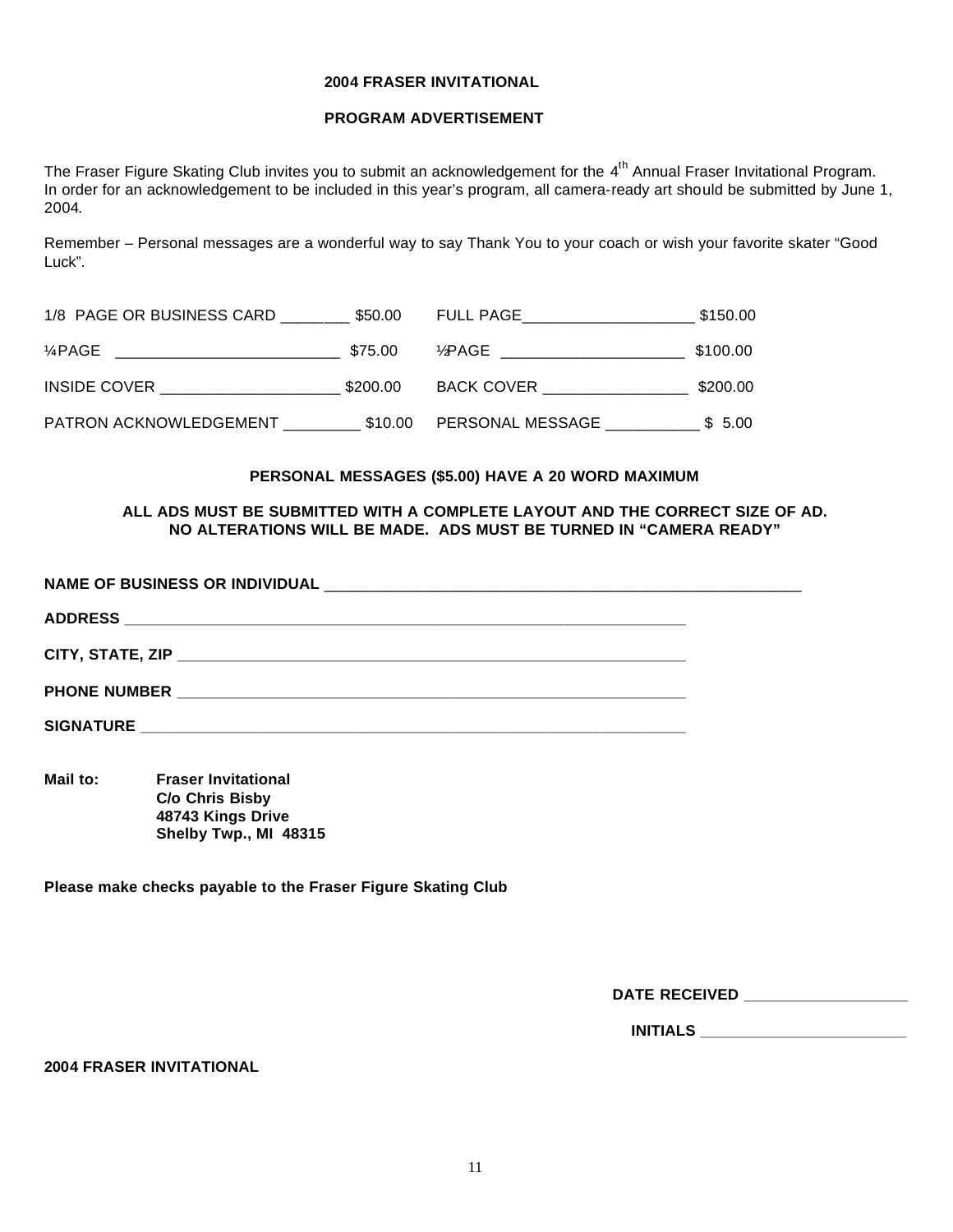### **Team Compulsory**

A figure skating club may enter no more than two teams in each level. Skaters may only skate for their home club. Both boys and girls may skate on the same team. The highest test level of one skater determines the team's level to compete. A skater may skate on one team only.

There are four skaters per team with one element being performed by each team member. Each team member will have one chance to execute the element. Three to four minutes will be allotted for each team. Should a skater be unable to compete due to illness or injury, a teammate may execute the element with proper notice to the referee of the event prior to the event start. No additional unnecessary moves will be allowed.

Each team is to name a team captain through whom any communication with the team and the event referee is handled. Each team should have a sign 28" X 12" which includes the team's name, level and club. If two teams from a club enter the same level, the team name must be different from each other. Full ice will be used for this event and quiet background music will be provided.

#### **Levels and required elements**

| <b>Pre-Preliminary</b> | Must have passed the Pre-Preliminary F/S test.<br>Flip jump<br>Loop/loop jump combination<br>One foot spin<br>Forward outside spiral                                                                                                                |
|------------------------|-----------------------------------------------------------------------------------------------------------------------------------------------------------------------------------------------------------------------------------------------------|
| <b>Preliminary</b>     | Must have passed the Preliminary F/S test.<br>Lutz/loop jump combination<br>Flip jump<br>One foot back spin<br>Circular footwork sequence                                                                                                           |
| <b>Pre-Juvenile</b>    | Must have passed the Pre-Juvenile F/S test.<br>Axel<br>Double Salchow<br>Camel/sit combination spin<br>Circular footwork sequence                                                                                                                   |
| Juvenile               | Must have passed the Juvenile F/S test.<br>Axel/loop jump combination<br>Double Salchow<br>Layback spin<br>Serpentine spiral sequence (may include spread eagles or bauers, but primarily spirals.                                                  |
| Intermediate           | Must have passed the Intermediate F/S test.<br>Double loop<br>Double/double jump combination (no double axel)<br>Camel/layback/back sit combination spin<br>Serpentine spiral sequence (may include spread eagles or bauers, but primarily spirals. |

Two marks will be awarded for each team: technical merit and presentation of the elements. The technical mark will break a tie.

# **PLEASE TURN THIS FORM OVER. ENTRY FORM IS ON REVERSE SIDE.**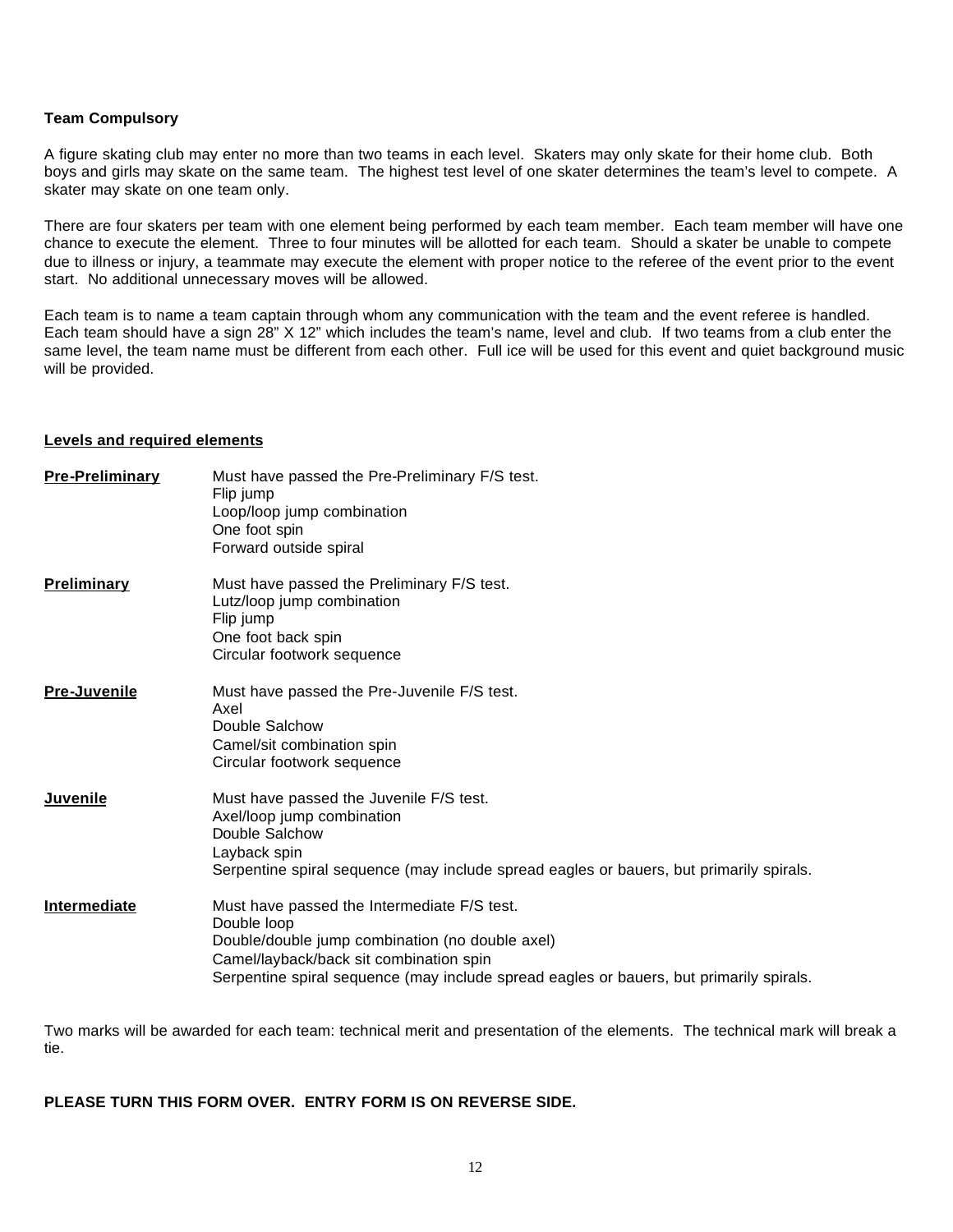#### **2004 FRASER INVITATIONAL**

#### **TEAM COMPULSORY ENTRY FORM**

|                                                                                                            | the control of the control of the control of the control of the control of the control of the control of the control of the control of the control of the control of the control of the control of the control of the control |                       |  |  |
|------------------------------------------------------------------------------------------------------------|-------------------------------------------------------------------------------------------------------------------------------------------------------------------------------------------------------------------------------|-----------------------|--|--|
|                                                                                                            | the control of the control of the control of the control of the control of the control of the control of the control of the control of the control of the control of the control of the control of the control of the control |                       |  |  |
|                                                                                                            | the control of the control of the control of the control of the control of the control of the control of the control of the control of the control of the control of the control of the control of the control of the control |                       |  |  |
| Entry fee: \$40.00 per team (counts as $2^{nd}$ event $-1^{st}$ event (if only one is entered) is \$60.00) |                                                                                                                                                                                                                               |                       |  |  |
| Please mail this form and appropriate fee to:                                                              | <b>Fraser Invitational</b><br>C/O Chris Bisby<br>48743 Kings Drive                                                                                                                                                            | Shelby Twp., MI 48315 |  |  |
|                                                                                                            | CLOSING DATE: May 17, 2004                                                                                                                                                                                                    |                       |  |  |

#### **CERTIFICATION OF CLUB OFFICER**

I certify that the above named skater is a member in good standing of the USFSA Club indicated and that the test level indicated is true and correct.

SIGNATURE OF CLUB OFFICER\_\_\_\_\_\_\_\_\_\_\_\_\_\_\_\_\_\_\_\_\_\_\_\_\_\_\_\_\_\_\_\_\_\_\_\_\_\_\_\_\_\_\_\_\_\_\_\_\_\_\_\_\_\_\_\_\_\_\_\_\_\_\_\_\_

TITLE \_\_\_\_\_\_\_\_\_\_\_\_\_\_\_\_\_\_\_\_\_\_\_\_\_\_\_\_\_\_\_\_\_\_\_\_\_\_\_\_\_\_\_\_\_\_\_\_\_\_\_\_\_ DATE \_\_\_\_\_\_\_\_\_\_\_\_\_\_\_\_\_\_\_\_\_\_\_\_\_\_

#### **WAIVER OF CLAIMS FOR INJURY**

I fully release, discharge, and covenant not to sue the U.S. Figure Skating Association, its Member Clubs, their respective administrators, directors, agents, officers, volunteers, and employees, and any sponsors and advertisers of any USFSA-sanctioned event in which I participate (each considered one of the Releasees herein) from all liability, claims, demands, losses, or damages on my account caused or alleged to be caused in whole or in part by the negligence of the Releasees. This release waiver of liability and express assumption of risk agreement does not apply to any liability, claims, demands, losses, or damages, losses, or damages arising out of the gross negligence of, or intentional, willful or wanton misconduct of Releasees. If I, or anyone on my and/or my minor child's behalf, makes a claim which does not arise from the gross negligence of, or intentional, willful or wanton misconduct of Releasees against any of the Releasees, I will indemnify, defend, save, and hold harmless each of the Releasees from any loss, liability, damage, or cost which any may incur as the result of such claim.

I acknowledge that I have read this release, waiver of liability and express assumption of risk agreement and fully understand it.

#### **Signatures of parents/Guardians for skaters named above.**

| <b>Date</b> |
|-------------|
| <b>Date</b> |
| <b>Date</b> |
| Date        |
|             |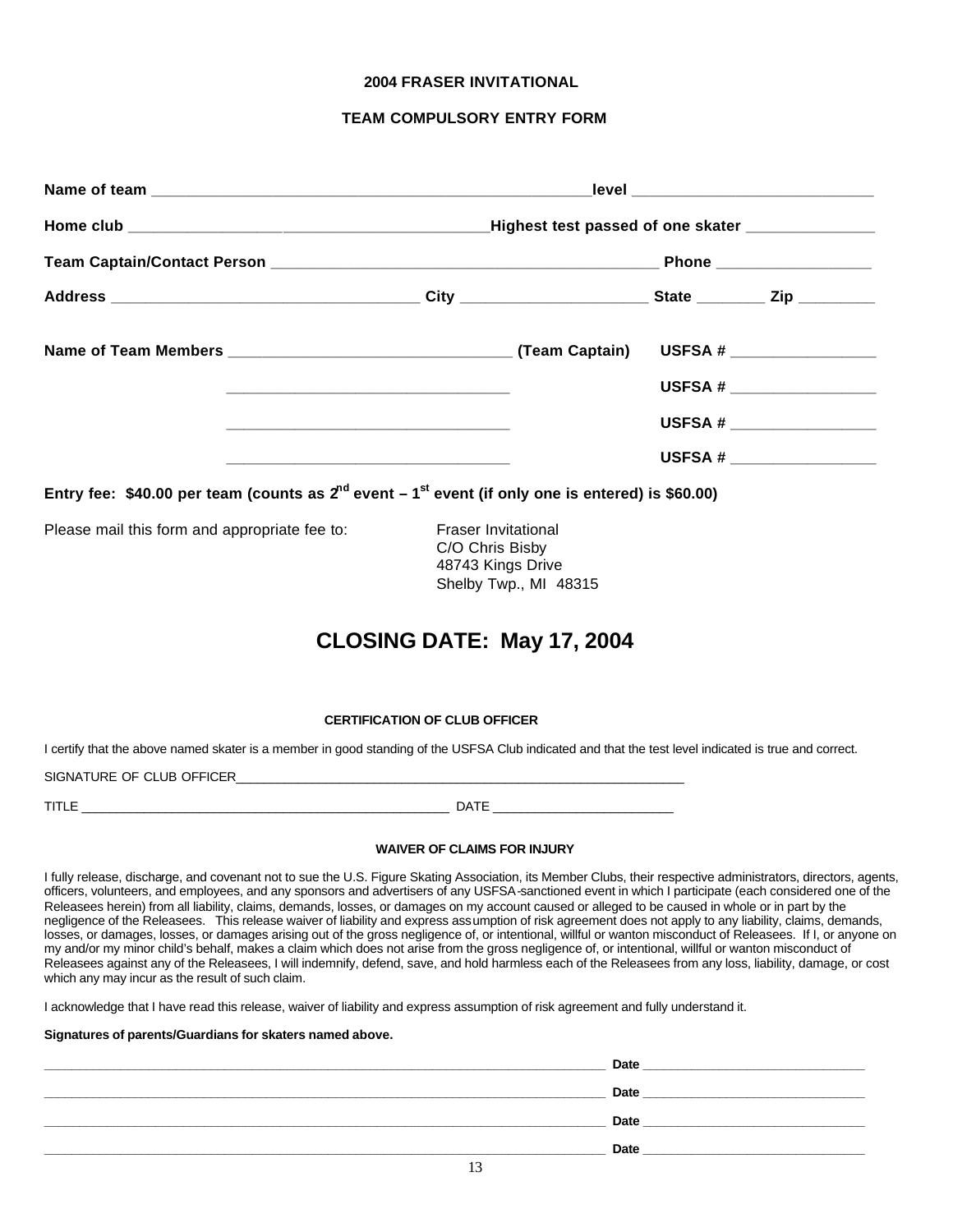# **Basic Programs (Snowplow Sam – Basic 1-8) with music**

- The skating order of the required elements is optional
- The elements are not restricted as to number of times element is executed, or length of glides, number of revolutions in a spin, etc. unless otherwise stated
- Minimum number of connecting steps are allowed
- May use vocal music
- May use elements from a previous level. Deductions will be made if elements from a higher level are skated
- Time 1:00 +/- 10 seconds, to be skated on full ice

# **Required Elements**

# **Snowplow Sam Program (Tots)**

- 1. Forward Skating
- 2. Backward Wiggles
- 3. Glide forward and dip
- 4. Snowplow stop

# **Basic Program A (Basic 1 & 2)**

- 1. Glide forward and dip
- 2. Moving Snowplow stop
- 3. Forward two-foot swizzles
- 4. Backward skating (wiggles or swizzles)

# **Basic Program B (Basic 3 & 4)**

- 1. Backward  $\frac{1}{2}$  swizzle pumps on a circle clockwise or counter clockwise
- 2. Two foot spin
- 3. Forward crossovers minimum 5 consecutive, clockwise or counter clockwise
- 4. Backward one-foot glide R or L

# **Basic Program C (Basic 5 & 6)**

- 1. Backward crossovers minimum 5 consecutive, clockwise or counter clockwise
- 2. One-foot spin
- 3. Bunny hop
- 4. Forward spiral on a straight line R or L

# **Basic Program (Basic 7 & 8)**

- 1. Beginning one foot spring, optional free foot
- 2. Mazurka or ballet jump
- 3. Waltz jump
- 4. Combination move ( Basic 8 curriculum

### **Freeskate Program 1-4 – with music**

- Groups must be divided by age
- Program duration 1:30 +/- 10 seconds
- Skated on full ice
- Deductions will b e made if elements from a higher level are performed